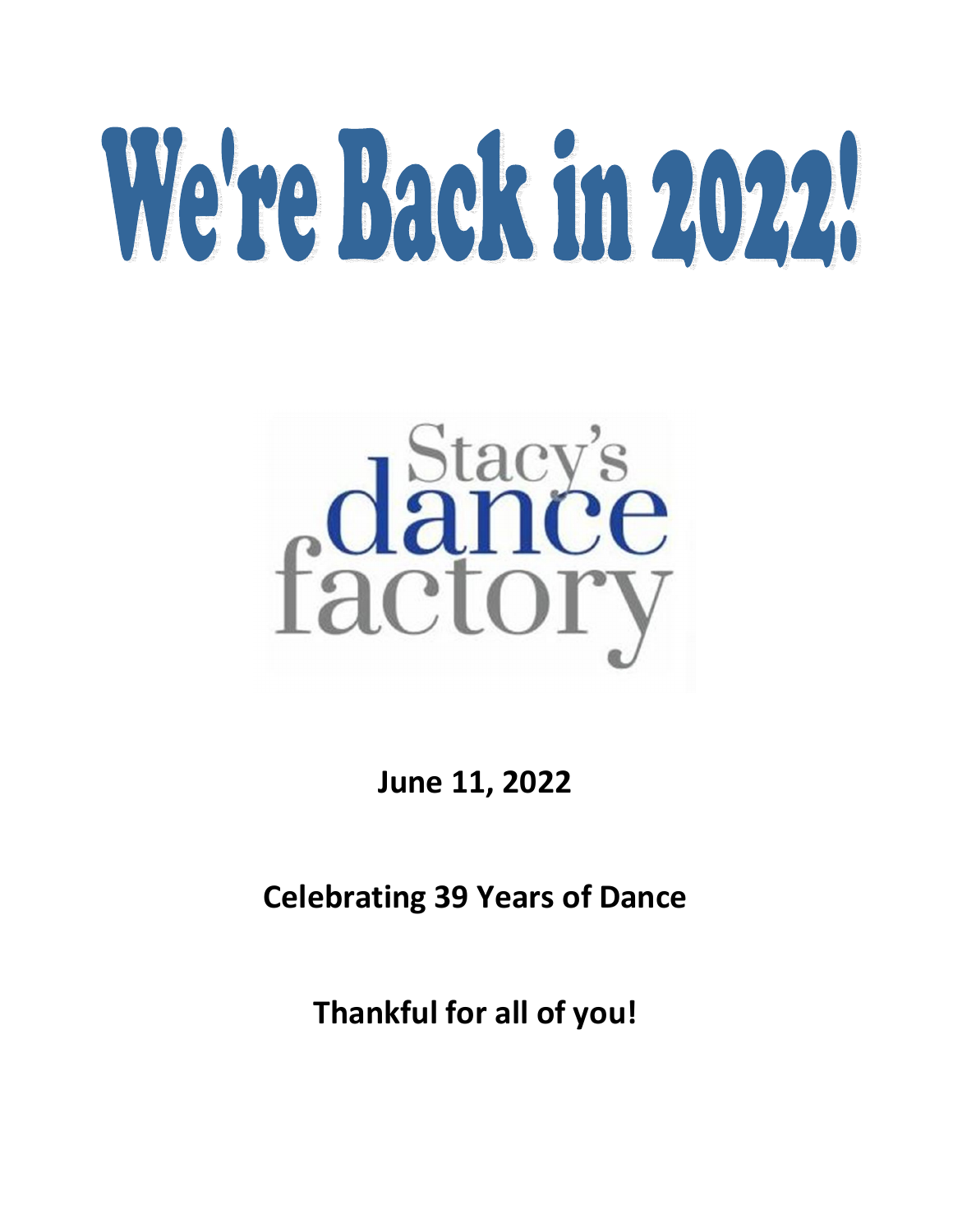# We're Back in 2022

# **Credits:**

Teachers-.............................................Stacy, Emilee, Olivia, Abby Office Staffo o o o o o o o o o o o o o Megan, Merle Backstageõ õ õ õ õ õ õ õ õ õ õ õ õ. Steve, Sue, Andrea

**Dedication**: *This year's show is dedicated to Olivia Orwig. Many of you know of Olivia but many more know of her mom Merle. Merle has been an integral part of our office staff for many years, She has volunteered for everything over the past 18 years and never lets us down. Olivia was unfortunately taken from us unexpectedly in November, Her kind heart and support of everyone is really missed. We know she's in a better place and spending time with my dad and her grandparents. All are dance-loving people and are missed every day. We love you Olivia, Merle, Doug, Josie and Meg.*

# **Scene 1**

- 1. **Flowers** Emily Rogers, Alyssa Moreland. Sydney Heuer, Harper Lamb, Kate Lamb, Kiara McCoy, Audrey Elliott, Adyson Shane
- 2. **Baby I'm a Star** Summer Berlin, Skylee Boitnott, Kacy Bertsche, Eva Faulkner, Maddie Brown, Kinlynn Dryer, Brynlee Brown, Lauren Burkhart, Peyton Secord, Harper Dillman
- 3. **Boogie Wonderland** Kate Kalitzky, Lyndi Maurer, Dawson Logsdon, Olivia Macpherson, Hailey Secord, Kat Durako
- 4. **Mickey Motion** Addison Morris, Whitley Volk, Evelyn Baughman, Hadley Ferguson, Luna Smith, Charlotte Probst, Opal Bateman, Collins Henry
- 5. Boogie Woogie Bugle Boy- Payten Presley
- 6. **Slipping** -Mari Watkins- Sr Solo
- 7. **Lose Control** -Bri Fasking
- 8. **I Will Carry You** Chloe Stutzman, Clara Grant, Lyza Miller, Charley Charleston, Aubrey Kalitzky, Faith Young, Zoe Picchietti, Delaney Butler
- 9. **Hair** Gabrielle Streily, Alyssa Moreland, Harper Lamb, Abby Kachelmuss, Audrey Elliott, Faithe Streily
- 10.**Heartbeat Drumbeat** Kinlyn Dryer, Peyton Secord, McKinley Dennison, Eva Faulkner, Maddie Brown, Lauren Burkhart, Brynlee Brown, Skylee Boitnott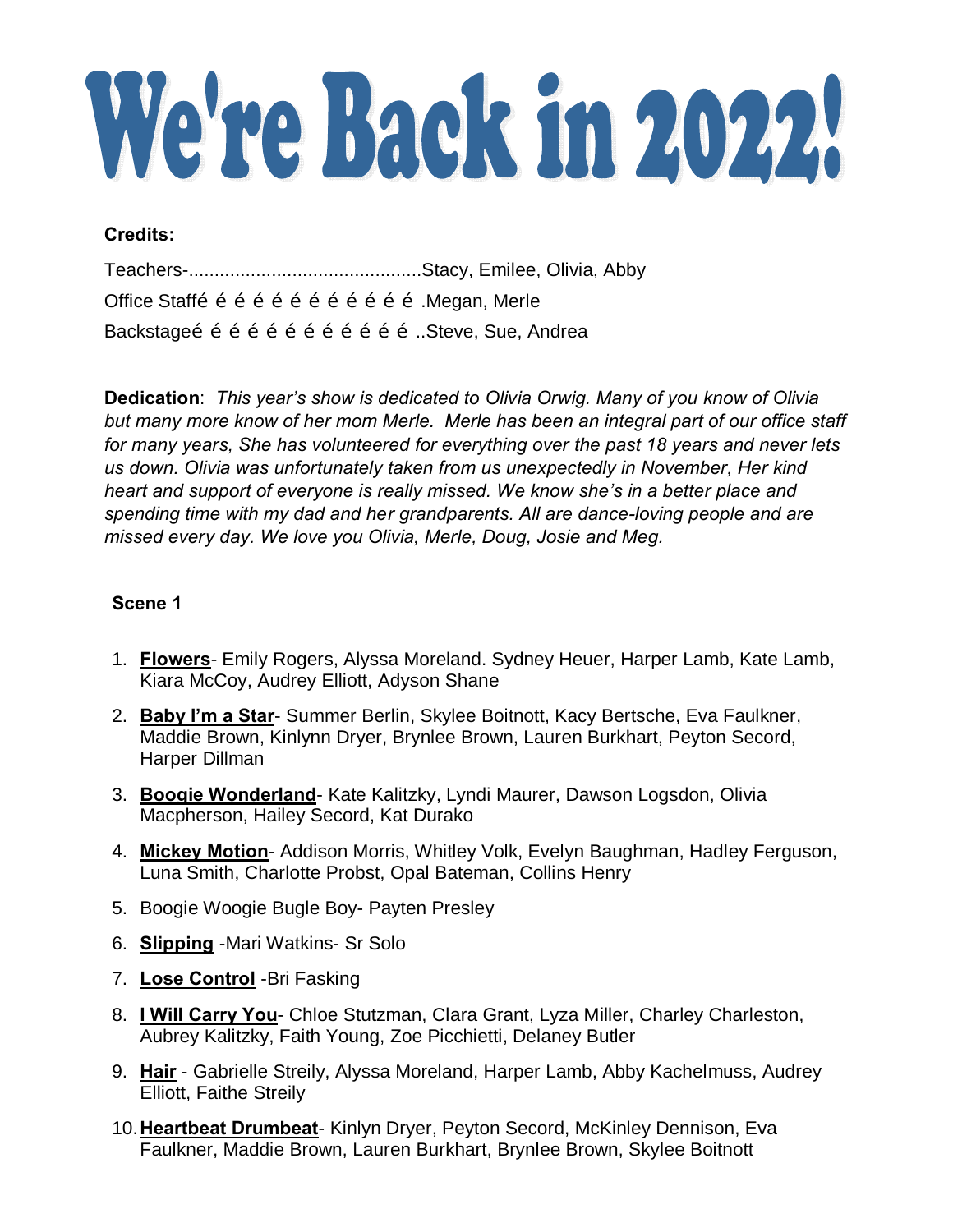- 11.**Kim Possible**-Paige Burkhart, Alexis Maurer, Hannah Brown, Ainsley Birky, Harper Waters, Alice McKenna
- 12.**Rockin Robin** Addison Morris, Whitley Volk, Evelyn Baughman, Hadley Ferguson, Luna Smith, Charlotte Probst, Opal Bateman, Collins Henry
- 13.**My Perrogative** Clara Grant, Audrey Elliott, Kate Lamb, Ashley Walls, Adyson Shane
- 14.**What's My Name** Payten Presley, Kristin Crumrine, Jordan Nickrent, Kristi Newbold, Christy Bates
- 15.**Get Ready** Abby Ruebush, Kiara McCoy, Rylie Spencer
- 16.**Fabulous** Millie Carter, Brynnen Soliday, Sunny Yeagle, Melany Spierowski, Norah Hevner, Emily Baxley, Mattie Baker
- 17.**Shimmer and Shine** Ivy Stombaugh, Elise McKenna, Addie McKenna, Harper Joyner, Lily Giles, Felicity Young
- 18.**Friends** Kristin Crumrine, Jordan Nickrent
- 19.**Vertigo**-Lyza Miller, Chloe Stutzman, Clara Grant, Aubrey Kalitzky, Zoe Picchietti, Delaney Butler, Charley Charleston, Rylee Dixon
- 20.**Permission to Dance** Emerson Kalitzky, Peyton Secord, Brynlee Brown, Maddie Brown, Eva Faulkner, McKinley Dennison, Kinlynn Dryer
- 21.**Don't Rain on My Parade** Faithe Streily, Gabrielle Streily, Abby Kachelmuss, Harper Lamb, Adyson Shane, Audrey Elliott, Alyssa Moreland
- 22.**Better Together**-Kate Kalitzky, Lyndi Maurer, Dawson Logsdon, Olivia Macpherson, Hailey Secord, Kat Durako
- 23.**Good Mood** Paige Burkhart, Alexis Maurer, Hannah Brown, Ainsley Birky, Harper Waters, Alice McKenna
- 24.**Macho Duck**-Millie Carter, Brynnen Soliday, Sunny Yeagle, Melany Spierowski, Norah Hevner, Emily Baxley, Mattie Baker
- 25.**Nobody's Supposed to Be Here** Kyleigh Baker, Karly Warner, Halle Gerth, Heidi Wiechman
- 26.**Strut** Emily Rogers, Alyssa Moreland, Adyson Shane, Kiara McCoy, Harper Lamb, Kate Lamb, Audrey Elliott, Sydney Heuer
- 27.**Maps** -Abby Ruebush
- 28.**Speechless** Maddie Brown, Eva Faulkner
- 29.**I Don't Want to Miss It** McKinley Dennison, Charley Charleston, Zoe Picchietti, Lyza Miller, Aubrey Kalitzky, Chloe Stutzman, Delaney Butler, Rylee Dixon
- 30.**Idol** Reese Martin, Eva Smith,, Kirby Henry, Bella Jenkins, Ellie Woith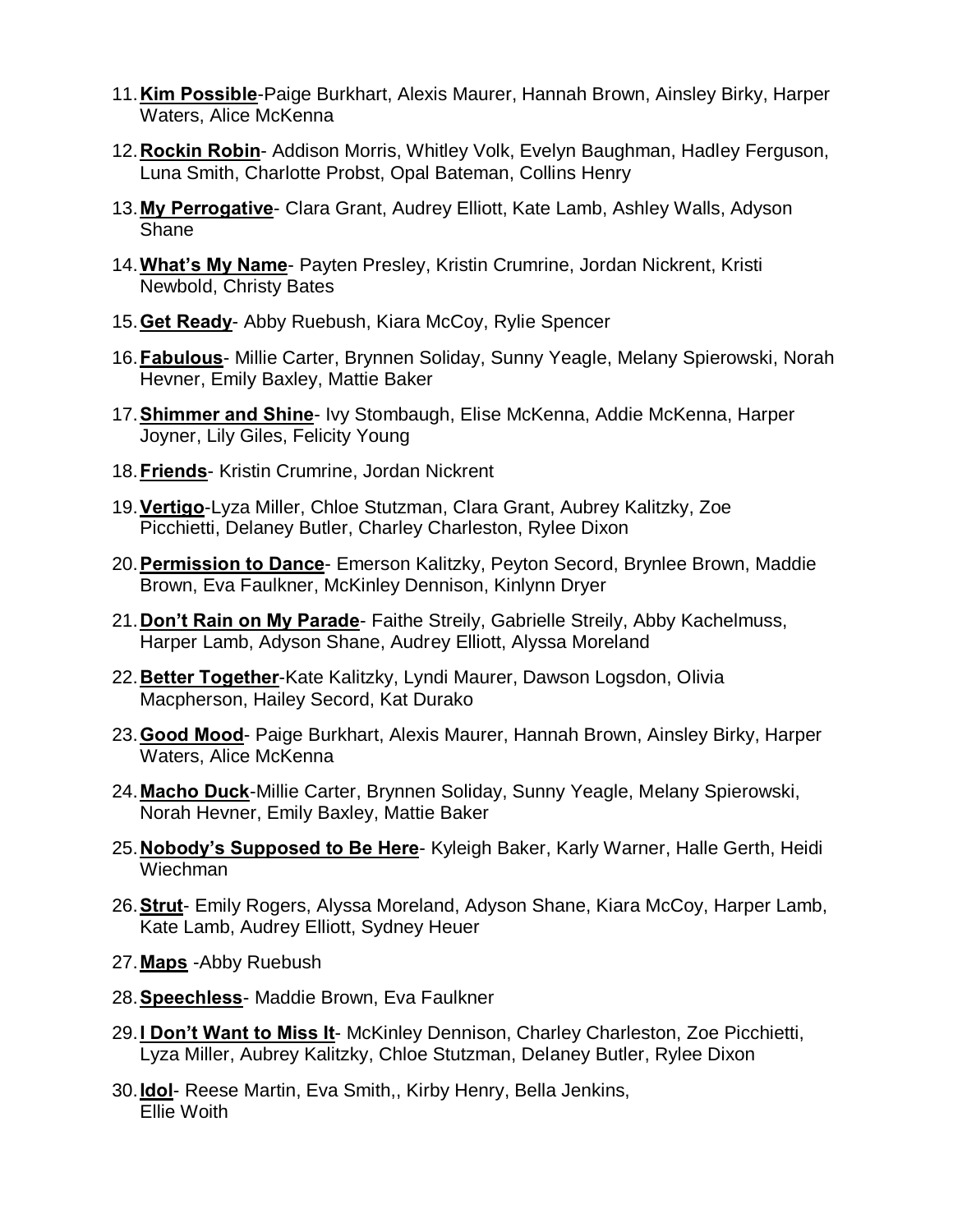#### **Cinderella –**

- 31.**Bibbity Bobbity Boo**-Paige Burkhart, Alexis Maurer, Hannah Brown, Ainsley Birky, Harper Waters, Alice McKenna
- 32.**Mice** Kate Kalitzky, Lyndi Maurer, Dawson Logsdon, Olivia Macpherson, Hailey Secord, Kat Durako
- 33.**Valise Royal** Peyton Secord, Kinlynn Dryer, Brynlee Brown, Faith Young
- 34.**Every Girl Can be a Princess** Addison Morris, Whitley Volk, Evelyn Baughman, Hadley Ferguson, Luna Smith, Charlotte Probst, Opal Bateman, Collins Henry
- 35.**Princess Dance** Millie Carter, Brynnen Soliday, Sunny Yeagle, Melany Spierowski, Norah Hevner, Emily Baxley, Mattie Baker
- 36.**A Dream is a Wish Your Heart Makes** Kirby Henry, Reese Martin, Eva Smith, Violet Mintz, Bella Jenkins, Ellie Woith
- 37.**Cinderella Waltz**-Ivy Stombaugh, Elise McKenna, Addie McKenna, Harper Joyner, Lily Giles
- **Finale –** All dancers come on stage

# **Intermission –** *We will take a 10 minute break in between scenes*

# **Scene 2-**

1. **Carousel**-Emily Rogers, Alyssa Moreland. Sydney Heuer, Harper Lamb, Kate Lamb, Kiara McCoy, Audrey Elliott, Adyson Shane

# 2. **Butter**-

- a. Lily Giles, Addie McKenna, Harper Joyner
- b. Lyza Miller, Zoe Picchietti, Dean Armstrong, Aubrey Kalitzky, Rylee Dixon, Charley Charleston, Delaney Butler
- c. Karly Warner, Heidi Wiechman, Halle Gerth, Resse Buhrmester, Kyleigh Baker
- 3. **Fight Song** Kinlynn Dryer, Brynlee Brown, Emerson Kalitzky, McKinley Dennison, Peyton Secord, Eva Faulkner, Maddie Brown
- 4. **Get Up and Dance** Elise McKenna, Addie McKenna, Harper Joyner, Ivy Stombaugh, Lily Giles
- 5. **Me Too** Bri Fasking
- 6. **Dancing in the Moonlight**-Gabrielle Streily, Adyson Shane, Audrey Elliott, Abby Kachelmuss, Harper Lamb, Alyssa Moreland
- 7. **Halo** Eva Smith, Bella Jenkins, Heidi Wiechman, Teagan McCarthy, Ellie Woith, Violet Mintz
- 8. **Let Me Move You** Adyson Shane, Ashley Walls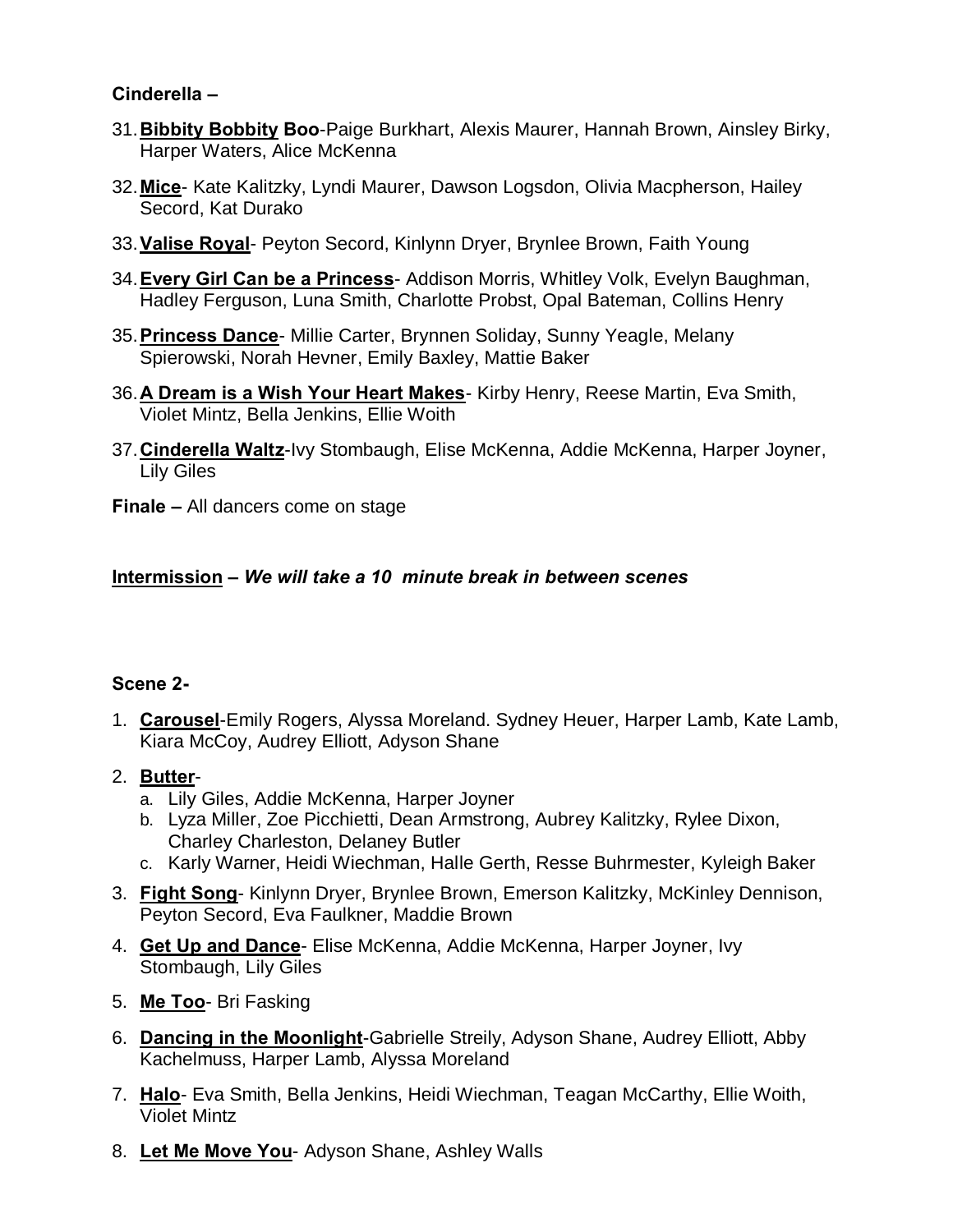- 9. **Hold On** Maddie Brown, Harper Dillman, Lauren Burkhart, Eva Faulkner, Brynlee Brown, Kinlynn Dryer, Payton Secord, Summer Berlin
- 10.**Valse De Cygnes**-Chloe Stutzman, Maddie Brown, Charley Charleston, Lyza Miller, Zoe Picchietti, Aubrey Kalitzky, Emerson Kalitzky, Eva Faulker, McKinley Dennison, Clara Grant, Delaney Butler
- 11.**Outnumbered** -Rylie Spencer, Abby Ruebush, Taylor Temples, Mari Watkins, Kiara McCoy
- 12.**That Man** Halle Gerth, Kyleigh Baker, Reese Burhmester
- 13.**Sax** Chloe Stutzman, Charley Charleston, Lyza Miller, Zoe Picchietti, Aubrey Kalitzky, Clara Grant, Faith Young, Delaney Butler
- 14.**Rhythm Nation** Maddie Brown, Eva Faulkner, Kinlynn Dryer, Brynlee Brown, McKinley Dennison, Lauren Burkhart, Kacy Bertsche, Peyton Secord
- 15.**Aurora's Friends**-- Kate Lamb, Harper Lamb, Sydney Heuer, Alyssa Moreland, Adyson Shane, Audrey Elliott, Emily Rogers, Kiara McCoy
- 16.**Confident** Zoe Picchietti, Charley Charleston, Lyza Miller
- 17.**Bottom of the River** Faith Young, Aubrey Kalitzky
- 18.**Landslide** Reese Buhrmester, Bri Fasking
- 19.**Waitress** Emily Rogers, Alyssa Moreland, Adyson Shane, Sydney Heuer, Harper Lamb

#### **Senior**



Hi! My name is **Mari Watkins**, and I graduated from Normal Community High School this year. I we been dancing at Stacy is since I was three years old, and love dance for NCHS for the past three years, love tried many styles such as ballet, tap, jazz, hip hop, lyrical, and modern. My parents have been huge supporters in my academic and athletic endeavors. From driving me to practices to getting me ready before performances, my mom has been very involved in my dance career. My dad pitched in too when he watched the entirety of Dance Moms with me. Ign so grateful they are supported me and allowed me to grow as a person and dancer. My teachers and coaches over the years have also been amazing. Especially in these last few years, love learned so much through studio dance and my team at NCHS. Stacy, thank you for trusting in me since day one. Jenna, thank you for keeping me from

giving up when it got hard. Coach Ewalt, thank you for showing me that dance is so much more than performing a routine. In the fall, I will be attending the University of Manchester in England to study Psychology. While I wond dance for their school team, Id continue dancing recreationally. Once you get roped in this much to a sport, you never really get out. Dance has been one of the best parts of my life, giving me amazing memories, friends, and values. Thank you to everyone who has been a part of this journey.